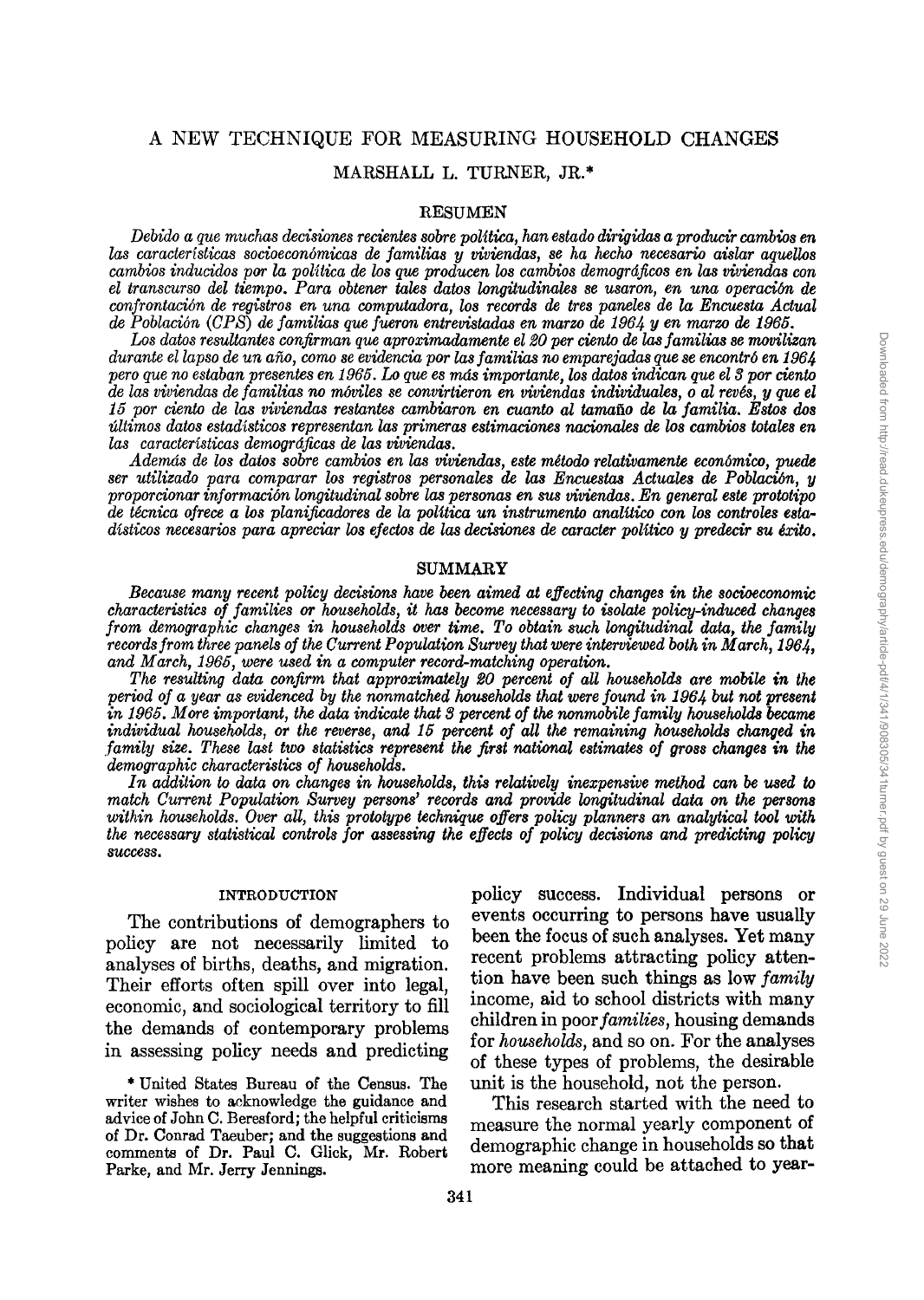to-year changes in family income. The family income measurement problem was pushed first by the Council of Economic Advisers and recently with vigor by the Social Security Administration. In response to these pressures, an attempt was made to take advantage of existing Bureau of the Census records to help solve the problem of measuring year-to-year demographic and economic changes in households.

*Possibilities with published data.-One* could examine Current Population Survey data (or other surveys) for two successive years and get a reading on the net changes in the number of households and the net change for a given household characteristic. The March, 1964, and March, 1965, CPS household data, for example, show that the total number of primary individual households (households with no relatives present) increased from 8.7 million to 9.5 million over this one-year period. These same surveys also show that the number of families grew from approximately 47.4 million in 1964 to 47.8 million in 1965. These net increases suggest that there might have been a potential demand for one million or more housing units in the ratio of two units suitable for primary individuals to one unit suitable for a family. We could check the reasonableness of this ratio if we knew more about the number of changes in status from primary individual to family (and the reverse) which are not accompanied by a change in housing unit.

*Longitudinal household investigations.-* The first large-scale attempts at collecting data from the same group of respondent households at several points in time focused on the incidence of disease.' The work of Sydenstricker<sup>2</sup> is representative of these studies and of their weaknesses in coping with sample bias and attrition. In 1932, Downes and her colleagues conducted a three-year study of approximately 2,000 households." Not only did this study describe the demographic profiles of the sample households that moved during the study and those that did not, but it

focused on the family as its basic sampling unit and reported on the socioeconomic characteristics of these families.' Unfortunately for national policy purposes, the Downes study and similar past studies were based on a sample from one city and lacked the statistical controls necessary for making reliable inferences to a large universe.

Today the Current Population Survey effectively deals with some of the problems that handicapped past panel studies. The use of a rotating sample (in which a given household provides only four consecutive monthly interviews in two different time periods) helps to maintain respondent co-operation, to reduce sample attrition, and to provide some degree of continuity of respondents over one- to two-year ranges. Monthly measurements of sensitive items are protected against the fluctuations which a completely new sample might introduce, even though only a part of the households interviewed one month was in the sample the previous month.

*An inexpensive opportunity for a longitudinal analysis of households.-*Because the Current Population Survey sample of 35,000 households is divided into eight panels, four of which are the same for any given calendar month in two successive years, these panels can be used as the basis of a relatively inexpensive longitudinal study. As part of the regular CPS processing, a household record is created.

<sup>1</sup> Jean Downes, "The Longitudinal Study of Families as a Method of Research," *Milbank Memorial Fund Quarterly,* XXX (April, 1952), 101-18; Jean Downes, D. Collins Selwyn, and Elizabeth H. Jackson, "Characteristics of Stable and Non-stable Families in the Morbidity Study in the Eastern Health District of Baltimore," *Milbank Memorial Fund Quarterly,* XXVIII, (July, 1949), 260-82; and Nathan Goldfarb, *Longitudinal Statistical Analysis* (Glencoe, Ill.: Free Press, 1960).

<sup>2</sup> Edgar Sydenstricker, "Hagerstown Morbidity Studies No. IV," *Public Health Reports,* XLII (June, 1927), 1, 565-71, 576.

<sup>3</sup> Downes, *op. cit.,* pp. 101-18.

<sup>4</sup> Downes, Selwyn, and Jackson, *op. cit., 260-* 82.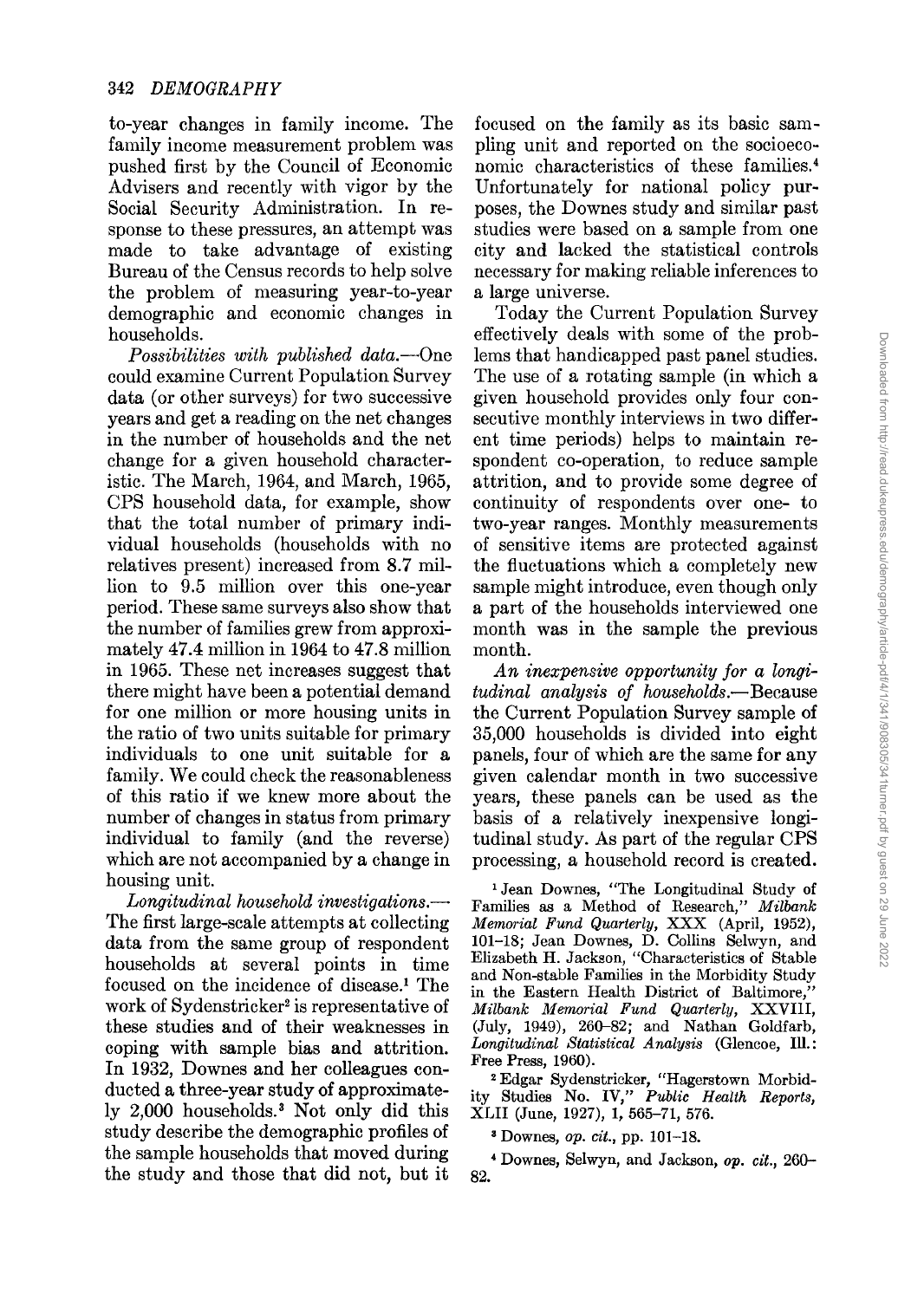This record contains data for the head of each household and a summary of characteristics for the household unit, such as income of families or number of members in the unit. To obtain longitudinal data for the households in these panels at two points in time, one can match the computer magnetic-tape records of the same households in both years. Income is obtained for six of the eight CPS panels. If income data are required (the case here), only three panels may be matched. This computer matching operation can be based on an index of three identification numbers that is unique for each CPS household record:

1. *Primary sampling unit number.-Three* digits that indicate a county or group of contiguous counties

*2. Serial number.-Four* digits that specify a unique housing unit address within a given PSU

*3. Household number.-One* digit that

ranges from 1 to 7 to define the times the household population of a given housing unit has changed completely since the housing unit entered the CPS sample

This matching operation was used to secure data on households with identical index numbers ("matched") and match failures from three panels of the March surveys of 1964 and 1965. The details and results of the operation are shown in Figure 1. In explanation of this schematic, column A represents the proportion of primary individual and family households in the total household population of 1964. Column B depicts the appropriately inflated number of 1964 households which were matched to 1965 records. In column C, parts 1, 2, 3, and 4 represent the number of matched households, by type, in both years. For example, a "family to family" household is one that was a family in 1964 and a family in 1965,



FIG. I.-Household matching operation (numbers in thousands, based on three-eighths of CPS sample).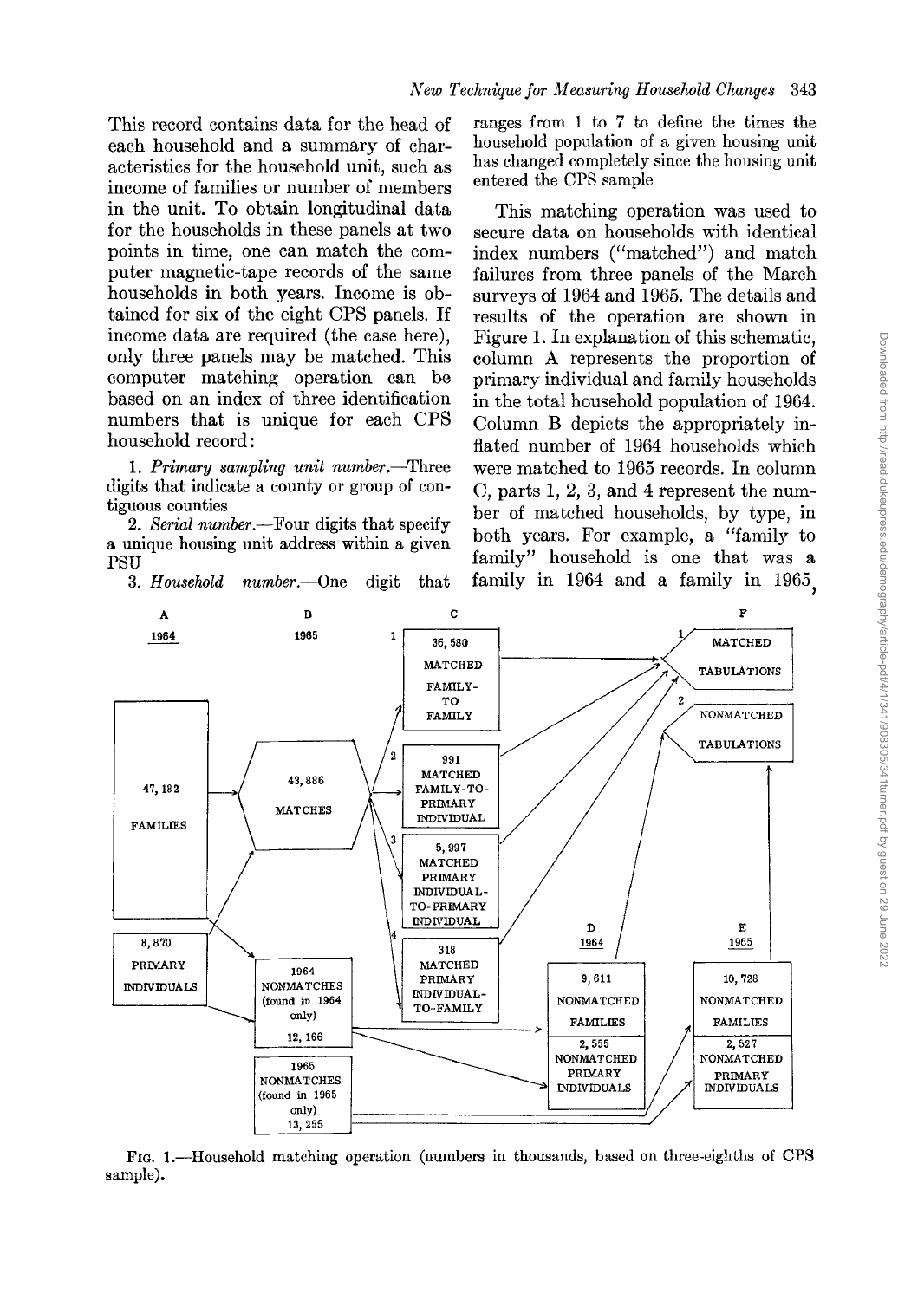# 344 *DEMOGRAPHY*

whereas a "primary individual to family" household is one that was a primary individual in 1964 but had become a family in 1965. Boxes under Columns D and E show the number of family or primary individual households from 1964 or 1965, respectively, that were not matched. Parts 1 and 2 of Column F identify the two types of tabulations that were made. The "matching" errors arising from this procedure will be assessed, in part, by a study which is now in progress.

The major obstacle which longitudinal proximately 78 percent of the nonmatched studies must overcome is, of course, mobil- households and 81 percent of the mobile ity of the respondents. Some small-scale households had male heads. However, the studies have gone to considerable lengths age distributions of the two groups differ<br>to locate the mobile cases.<sup>5</sup> This "bargain substantially. In particular, 13 percent of

<sup>5</sup> *Ibid.* Ernest Burgess and Paul Wallin, *Engagement and Marriage* (Chicago: J. P. Lippincott *gagement and Marriage* (Chicago: J. P. Lippincott years old and over while only 7 percent of Co., 1953); and David Goldberg, Harry Sharp, the mobile heads were in this age cateand Ronald Freedman, "The Stability and gory. This difference might be partly ex-<br>Beliability of Ermated Formily Size Data " $M_d$ " gory. This difference might be partly ex-Reliability of Expected Family Size Data," Mil*bonk Memorial Fund Quarterly,* XXXVII, plained by deaths in the nonmatch group. (October, 1959), 369-85. A nonmatch could result from the move-

basement economy" study began with the certain knowledge that no longitudinal data would be obtained for households which moved out of the CPS sample. Nevertheless, the question must be asked, "Do measurements of the nonmatched households correspond to data for mobile heads of households?" To get a rough answer to this question, the similarities and differences of these two groups were compared.

As shown in Tables 1 and 2, the volume of unmatched households (12.2 million) could be mostly accounted for by mobile MOBILITY AND MATCHING heads (11.1 million). In addition, aphouseholds and 81 percent of the mobile substantially. In particular, 13 percent of<br>all nonmatched household heads were 65 the mobile heads were in this age cate-

Table 1.-NUMBER OF HOUSEHOLDS BY SEX OF HEAD, BY MATCHED STATUS FOR THE LONGITUDINAL STUDY, AND BY MOBILITY STATUS FROM THE CURRENT POPULATION SURVEY, MARCH, 1965

| Matched or mobility<br>status and year and<br>source of data                                                              | Total<br>households        | Male<br>household<br>heads | Female<br>household<br>heads | Percent<br>male<br>household<br>heads | Percent by<br>match or<br>mobility<br>status |
|---------------------------------------------------------------------------------------------------------------------------|----------------------------|----------------------------|------------------------------|---------------------------------------|----------------------------------------------|
| 1964<br>Longitudinal data<br>Total<br>Matched households<br>Nonmatched households<br>(Found in 1964 not found in<br>1965) | 56.052<br>43.886<br>12,166 | 45,301<br>35,787<br>9.514  | 10,749<br>8,097<br>2,652     | 80.8<br>81.5<br>78.2                  | 100.0<br>78.3<br>21.7                        |
| 1965<br>Longitudinal data<br>$Total$<br>Matched households<br>Nonmatched households<br>(Found in 1965 only)               | 57.141<br>43.886<br>13,255 | 46,499<br>35.787<br>10,712 | 10,640<br>8.097<br>2,543     | 81.4<br>81.5<br>80.8                  | 100.0<br>76.8<br>23.2                        |
| CPS data<br>Total<br>Nonmobile households<br>Mobile households<br>(Between 1964 and 1965)                                 | 56,960<br>45,943<br>11,017 | 45,745<br>36,800<br>8,945  | 11,215<br>9,143<br>2,072     | 80.3<br>80.1<br>81,2                  | 100.0<br>80.6<br>19.4                        |

(Numbers in Thousands)

Source: Special tabulations of CPS records and unpublished March 1965 CPS mobility data.

Estimates of the standard errors of the longitudinal data in Tables 1-6 are shown in the Appendix.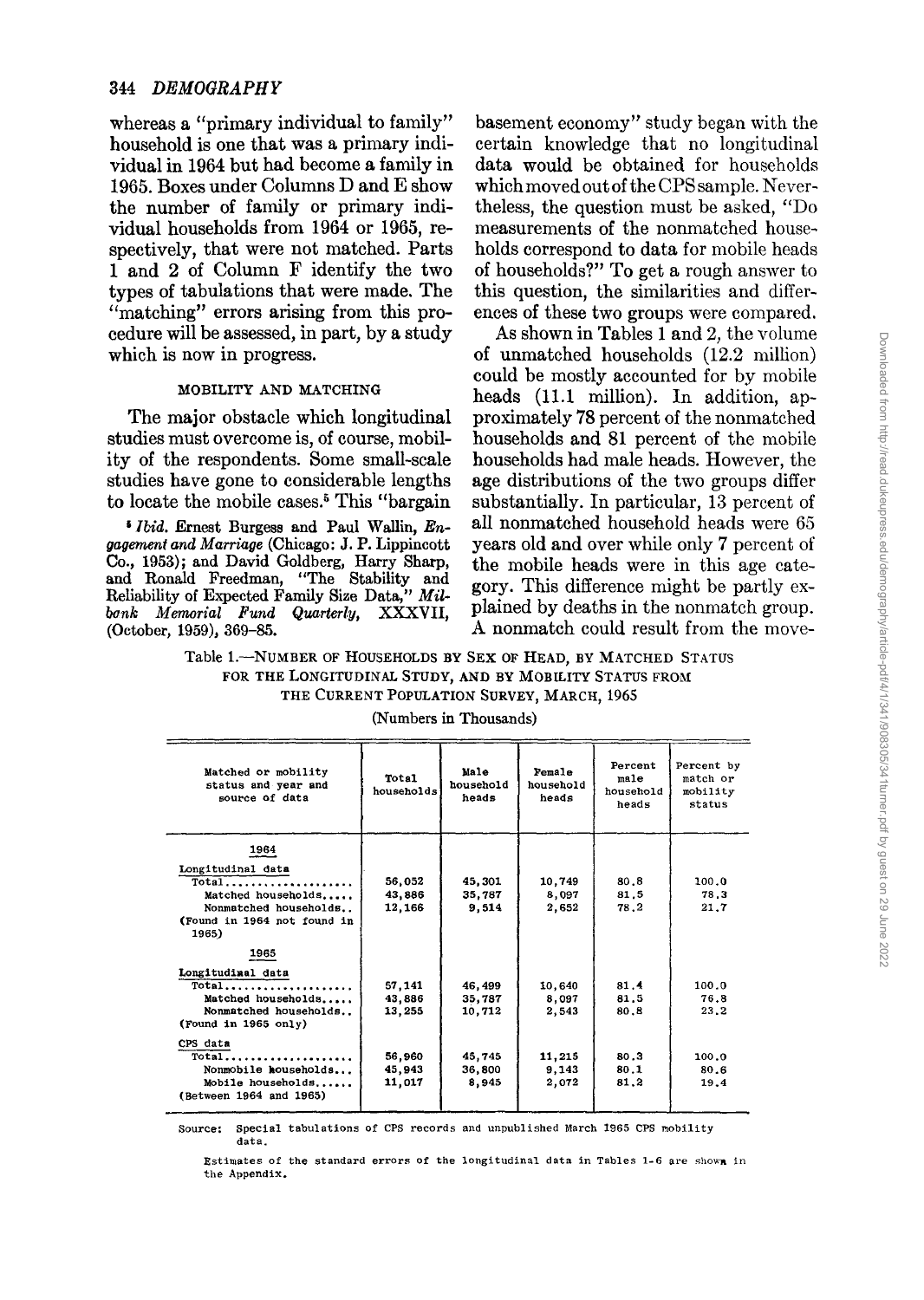| Table 2.-NUMBER OF HOUSEHOLDS BY AGE OF HEAD, BY MATCHED STATUS FOR THE | POPULATION SURVEY, MARCH, 1965 |
|-------------------------------------------------------------------------|--------------------------------|
| LONGITUDINAL STUDY, BY MOBILITY STATUS FROM THE CURRENT                 | Numbers in Thousands)          |

|                                                            |        | Total household heads |                           |                            |                           | Male household heads |                    |                       |                                                    |                        | Female household heads  |                         |
|------------------------------------------------------------|--------|-----------------------|---------------------------|----------------------------|---------------------------|----------------------|--------------------|-----------------------|----------------------------------------------------|------------------------|-------------------------|-------------------------|
| and source of data<br>Match or mobility<br>status and year | Total  | Under<br>25           | 25 to<br>64               | 65 and<br>aano             | <b>Total</b>              | Under<br>25          | $\frac{25}{64}$ to | 65 and<br>over        | Total                                              | Under<br>$\frac{5}{2}$ | 25 to<br>64             | 65 and<br><b>DVer</b>   |
| Longitudinal data                                          |        |                       |                           |                            |                           |                      |                    |                       |                                                    |                        |                         |                         |
| Total                                                      | 56,050 |                       |                           | 11,002                     |                           |                      |                    |                       |                                                    |                        |                         |                         |
| Matched households                                         | 43,884 | 3,094<br>1,456        | $41,953$<br>$33,036$      | 9,392                      | 45,303<br>35,787          | 2,639<br>1,272       | 35,828<br>28,503   | 6,836<br>6,012        | 10,747<br>8,096                                    | 455<br>184             | 6,128<br>4,534          | 4,164<br>3,378          |
| Nonmatched house-                                          |        |                       |                           |                            |                           |                      |                    |                       |                                                    |                        |                         |                         |
| holds<br>$($ Found in $1964$ only)                         | 12,166 | 1,638                 | 8,917                     | 1,610                      | 9,516                     | 1,367                | 7,325              | 824                   | 2,651                                              | 271                    | 1,594                   | 786                     |
| CPS data                                                   |        |                       |                           |                            |                           |                      |                    |                       |                                                    |                        |                         |                         |
| $T^{total}$                                                | 56.960 | 3,343<br>987          |                           |                            |                           |                      | 36, 151            |                       |                                                    |                        |                         |                         |
| Nonmobile households                                       | 45,943 |                       | 42,688<br>34,835<br>7,855 | 10,929<br>10,123<br>10,123 | 45,745<br>36,800<br>8,945 | 2,862<br>860         | 29,684<br>6,467    | 6,732<br>6,256<br>476 |                                                    | ទីដូន្លី               |                         |                         |
| Mobile households                                          | 11,017 | 2,356                 |                           |                            |                           | 2,002                |                    |                       | $\frac{11}{9}, \frac{215}{143}$<br>$\frac{2}{143}$ |                        | 6,537<br>5,149<br>1,388 | 4,197<br>3,867<br>4,350 |
| Between 1964 and                                           |        |                       |                           |                            |                           |                      |                    |                       |                                                    |                        |                         |                         |
| 1965                                                       |        |                       |                           |                            |                           |                      |                    |                       |                                                    |                        |                         |                         |

**Source: Special tabulations of CPS records and unpublished March 1965 CPS mobility data.**

Downloaded from http://read.dukeupress.edu/demography/article-pdff4/1/341/908305/341turner.pdf by guest on 29 June 2022 Downloaded from http://read.dukeupress.edu/demography/article-pdf/4/1/341/908305/341turner.pdf by guest on 29 June 2022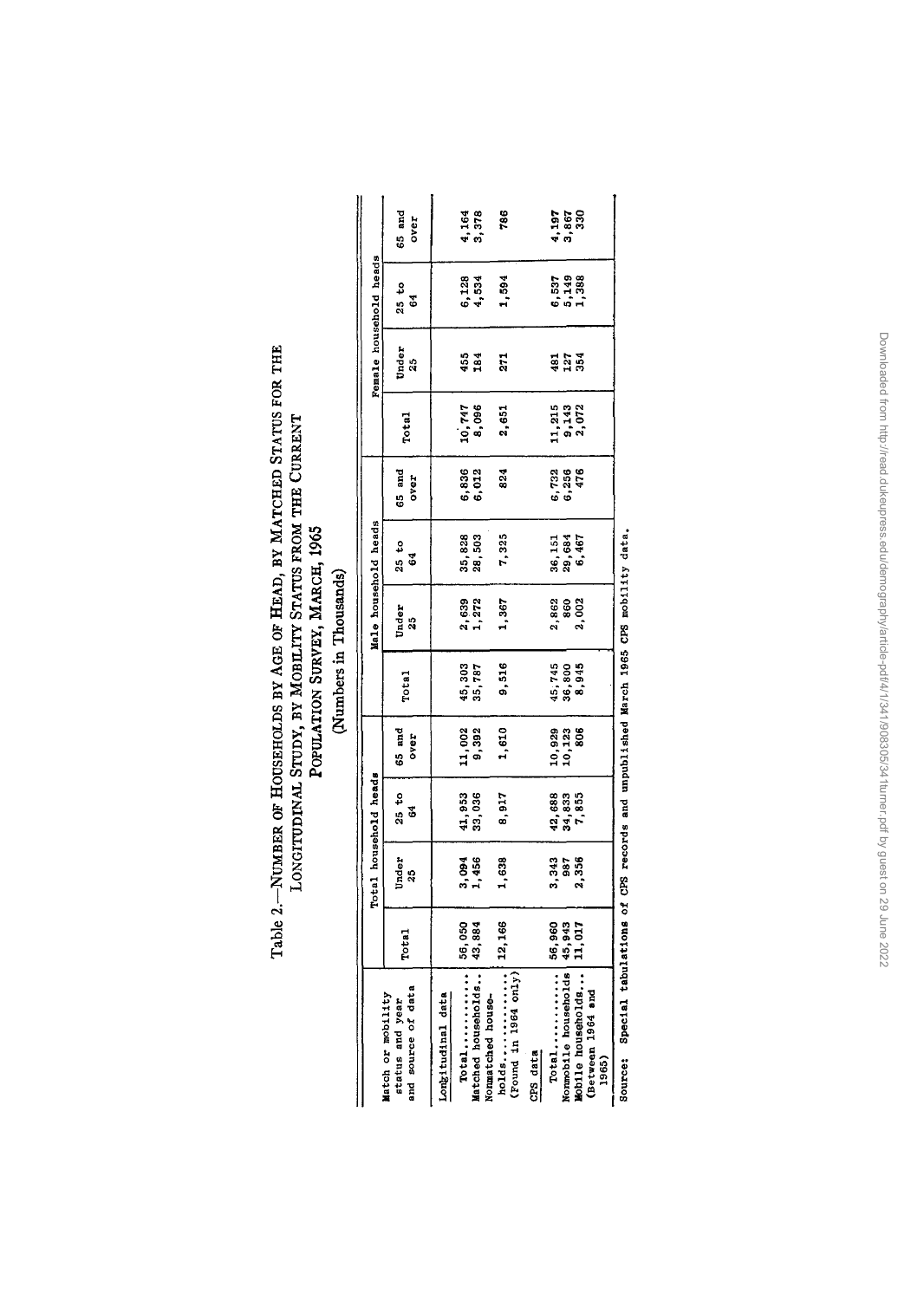ment of an individual household head or the death of this head, who would, of course, not be counted in the CPS mobility data. In Table 3, the age distribution of the mobile heads has been adjusted with estimates of decedents. Of all mobile and deceased heads, approximately 12 percent were 65 years old and over as compared with 13 percent of the nonmatched household heads.

The CPS mobility data are not based on exactly the same calendar time period during which a nonmatching household could move into or out of the CPS sample. The mobility data presented in Tables 1 and 2 refer to mobility of household heads, whereas nonmatch status refers to an entire household; that is, a nonmatch household occurs only when all members move out, but a mobile head occurs when only the head moves. The reason there is not a greater discrepancy between the total number of nonmatch and mobile households is that in families, at least, the overwhelming majority of family members old enough to migrate (about 94 percent) share the same migration status as the head. <sup>6</sup>

*Family to primary individual and primary individual* to *family changes.*—About 318,000 primary individuals of the 6.3

million that we were able to trace moved into or set up families within the one-year period. Approximately 1 million of 37.6 million 1964 families had been converted to primary individuals by 1965. These estimates (see Table 4) provide the first national measure of year-to-year gross change in household type for nonmobile households. The measurement of matched units which have experienced these unexpected changes in a given year provides a statistic on an aspect of change. The nature of the change (an alteration in housekeeping arrangements is a concomitant of the changes) is such that income, consumption, and other economic characteristics are radically affected by it.

Over all, the longitudinal data in Table 4 indicate certain differences between the matched primary individuals who became family heads and those who did not. In comparing these two groups, the larger proportions of males and persons under 25 that made this change suggest the exercise of male initiative in household formation

<sup>S</sup> Bureau of the Census, *United States Census of Population, 196D-Subject Reports: Character*istics *of* Persons *in Families,* PC(2)-4B, Table 20. In this table, "same migration status" means sharing 1 of 11 statuses as defined on page xvi of the report text.

| HOUSEHOLDS, INCLUDING DECEDENTS, <sup>8</sup> BY AGE OF HEAD |  |
|--------------------------------------------------------------|--|
| (Numbers in Thousands)                                       |  |
|                                                              |  |

Table 3.-NUMBER OF NONMATCHED HOUSEHOLDS AND MOBILE

|                                                                                  |        | Total household heads |               |                |
|----------------------------------------------------------------------------------|--------|-----------------------|---------------|----------------|
| Match or mobility status and<br>vear and source of data                          | Total  | Under<br>25           | $25$ to<br>64 | 65 and<br>over |
| Longitudinal data<br>Nonmatched households<br>(Found in 1964, not found in 1965) | 12,166 | 1,638                 | 8,917         | 1,610          |
| CPS data                                                                         |        |                       |               |                |
| $Total$                                                                          | 11,943 | 2,359                 | 8,130         | 1,454          |
| Mobile households<br>(Between 1964 and 1965)                                     | 11,017 | 2,356                 | 7,855         | 806            |
| Decedents <sup>a</sup>                                                           | 926    | з                     | 275           | 648            |

**a Proportion of persons in each age category who were household heads was applied to estimates of deceased persons, by age, to obtain crude estimates of decedents who headed households.**

Source: Special tabulations of CPS records and unpublished March 1965 **mobility data. Vital StatisticS of the United states, 1964, Volume II, Part B, National Office of Vital Statistics. Population Reports, Series P\_20,. No. 139, July 11,1965.**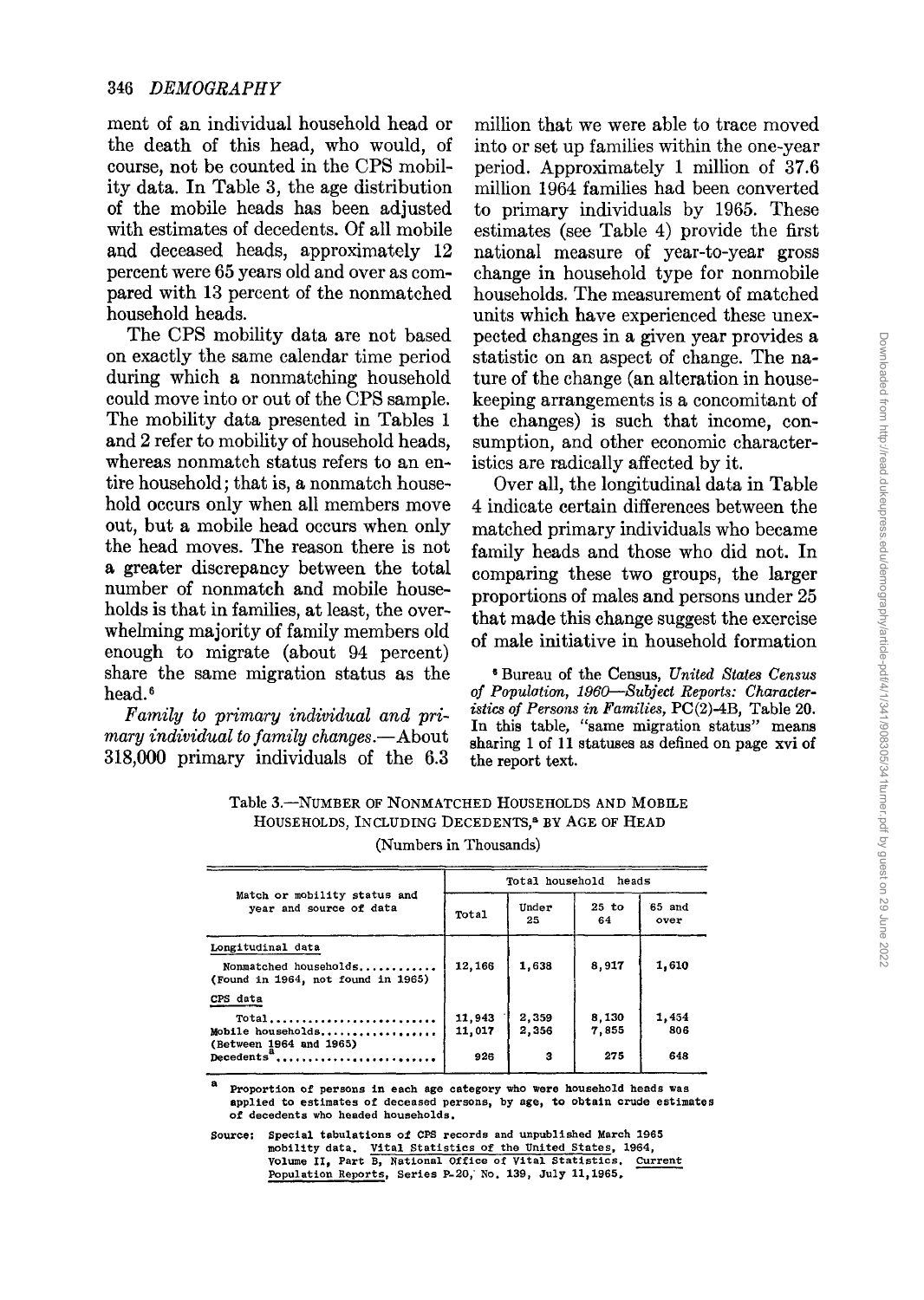and the high rate of household change associated with the population under 25.

The characteristics of the matched heads of families whose status changed to primary individual can be related to the same traits (see Table 4) of the family heads who did not make this switch. Apparently, females were more likely to

make this change than were malesprobably a result of differential mortality converting wivesinto primary individuals. In support of this notion is the great proportion of family heads in the 65-or-over age group that shifted to primary individual status.

*Changes in family size.-The* examina-

| Table 4. AGE, SEX, COLOR, AND FARM RESIDENCE ASSOCIATED WITH |  |
|--------------------------------------------------------------|--|
| CHANGE IN LIVING ARRANGEMENTS                                |  |

(Numbers in Thousands)

|                               |                | Number and status in 1965 |                   | Percent changing status    |                   |                                           |
|-------------------------------|----------------|---------------------------|-------------------|----------------------------|-------------------|-------------------------------------------|
| Status in 1964                | Total          | Primary<br>individual     | Primary<br>family | Within<br>1964<br>category | Of all<br>changes | Percent<br>with no<br>change<br>in status |
| Primary individual            |                |                           |                   |                            |                   |                                           |
| $Total$                       | 6,315          | 5,997                     | 318               | 5.0                        | 100.0             | 100.0                                     |
| Male                          | 1,869          | 1,757                     | 112               | 6.0                        | 35.2              | 29.3                                      |
| Under 25                      | 52             | 24                        | 27                | (B)                        | 8.5               | 0,4                                       |
| $25$ to $64$                  | 1.118          | 1.066                     | 52                | 4,7                        | 16.4              | 17.8                                      |
| 65 and over                   | 699            | 667                       | 32                | 4.6                        | 10.1              | 11.1                                      |
| Female                        | 4,445          | 4,239                     | 205               | 4.6                        | 64.5              | 70.7                                      |
| Under $25 \ldots$             | 78             | 60                        | 18                | (B)                        | 5.7               | 1.0                                       |
| $25$ to $64$                  | 1,926          | 1,808                     | 119               | 6.2                        | 37.4              | 32.1                                      |
| 65 and over                   | 2,440          | 2,371                     | 70                | 2.9                        | 22.0              | 40.7                                      |
| White                         | 5.671          | 5,391                     | 281               | 5.0                        | 88.4              | 94.6                                      |
| Male                          | 1,645          | 1,538                     | 107               | 6.5                        | 33.6              | 27.4                                      |
| Female                        | 4,026          | 3,853                     | 174               | 4,3                        | 54.7              | 67.1                                      |
| Nonwhite                      | 643            | 605                       | 37                | 5.8                        | 11.6              | 10.7                                      |
| Male                          | 224            | 219                       | 5                 | 2, 2                       | 1.6               | 3,7                                       |
| $Female \ldots \ldots \ldots$ | 419            | 386                       | 32                | 7.6                        | 10.1              | 7.0                                       |
| Nonfarm                       | 6,094          | 5,800                     | 293               | 4.8                        | 92.1              | 96.7                                      |
| Under $25$                    | 126            | 84                        | 41                | (B)                        | 12,9              | 1.4                                       |
| $25$ to $64$                  | 2.943          | 2.786                     | 156               | 5,3                        | 49.0              | 46.5                                      |
| 65 and over                   | 3,025          | 2,928                     | 97                | 3,2                        | 30.5              | 48.8                                      |
| Farm                          | 220            | 197                       | 23                | 10.5                       | 7.2               | 3,3                                       |
| Under $25$                    | 4              | 0                         | 4                 | (B)                        | 1,3               | 0, 0                                      |
| $25$ to $64$                  | 102            | 88                        | 15                | (B)                        | 4.7               | 1.5                                       |
| 65 and over                   | 114            | 110                       | 4                 | (B)                        | 1,3               | 1.8                                       |
| Primary family                |                |                           |                   |                            |                   |                                           |
| $Total$                       | 37,571         | 991                       | 36,580            | 2.6                        | 100.0             | 100,0                                     |
| Male head                     | 33,918         | 689                       | 33,229            | 2.0                        | 69.5              | 90.8                                      |
| Under $25$                    | 1,220          | 26                        | 1,194             | 2,1                        | 2,6               | 3.3                                       |
| $25$ to $64$                  | 27,385         | 338                       | 27,047            | 1.2                        | 34.1              | 73.9                                      |
| 65 and over                   | 5,313          | 326                       | 4,987             | 6,1                        | 32.9              | 13.9                                      |
| Female head                   | 3,652          | 303                       | 3,349             | 8.3                        | 30.6              | 9.2                                       |
| Under $25$                    | 106            | 14                        | 92                | (B)                        | 1.4               | 0.3                                       |
| $25$ to $64$<br>65 and over   | 2,608          | 180                       | 2,428             | 6.9                        | 18.2              | 6.6                                       |
|                               | 938            | 108                       | 830               | 11.5                       | 10.9              | 2.3                                       |
| White                         | 33,936         | 853                       | 33,083            | 2.5                        | 86.1              | 90.4                                      |
| Male                          | 31,050         | 614                       | 30,436            | 2.0                        | 62.0              | 83,2                                      |
| Female                        | 2,886          | 239                       | 2,647             | 8,3                        | 24.1              | 7,2                                       |
| Nonwhite                      | 3,636          | 138                       | 3,498             | 3.8                        | 13.9              | 9.6                                       |
| Male                          | 2,870          | 75                        | 2,795             | 2.6                        | 7.6               | 7.6                                       |
| Female                        | 766            | 63                        | 703               | 8,2                        | 6.4               | 1.9                                       |
| Nonfarm                       | 34,874         | 937                       | 33.937            | 2.7                        | 94.5              | 92.8                                      |
| Under $25$                    | 1,288          | 40                        | 1,248             | 3.1                        | 4.0               | 3.4                                       |
| $25$ to $64$<br>$65$ and over | 27,954         | 486                       | 27,468            | 1,7                        | 49.0              | 75.1                                      |
| $Farm$                        | 5,631<br>2,699 | 410<br>54                 | 5,221             | 7.3<br>2.0                 | 41.4              | 14.3<br>7.2                               |
| Under $25$                    | 38             | 0                         | 2.645<br>38       | (B)                        | 5.4<br>0.0        | 0.1                                       |
| $25$ to $64$                  | 2,039          | 32                        | 2,007             | 1.6                        | 3.2               | 5.5                                       |
| 65 and over                   | 620            | 23                        | 597               | 3.7                        | 2,3               | 1.6                                       |

(B) Base less than 200,000

Source: Special tabulations of CPS records.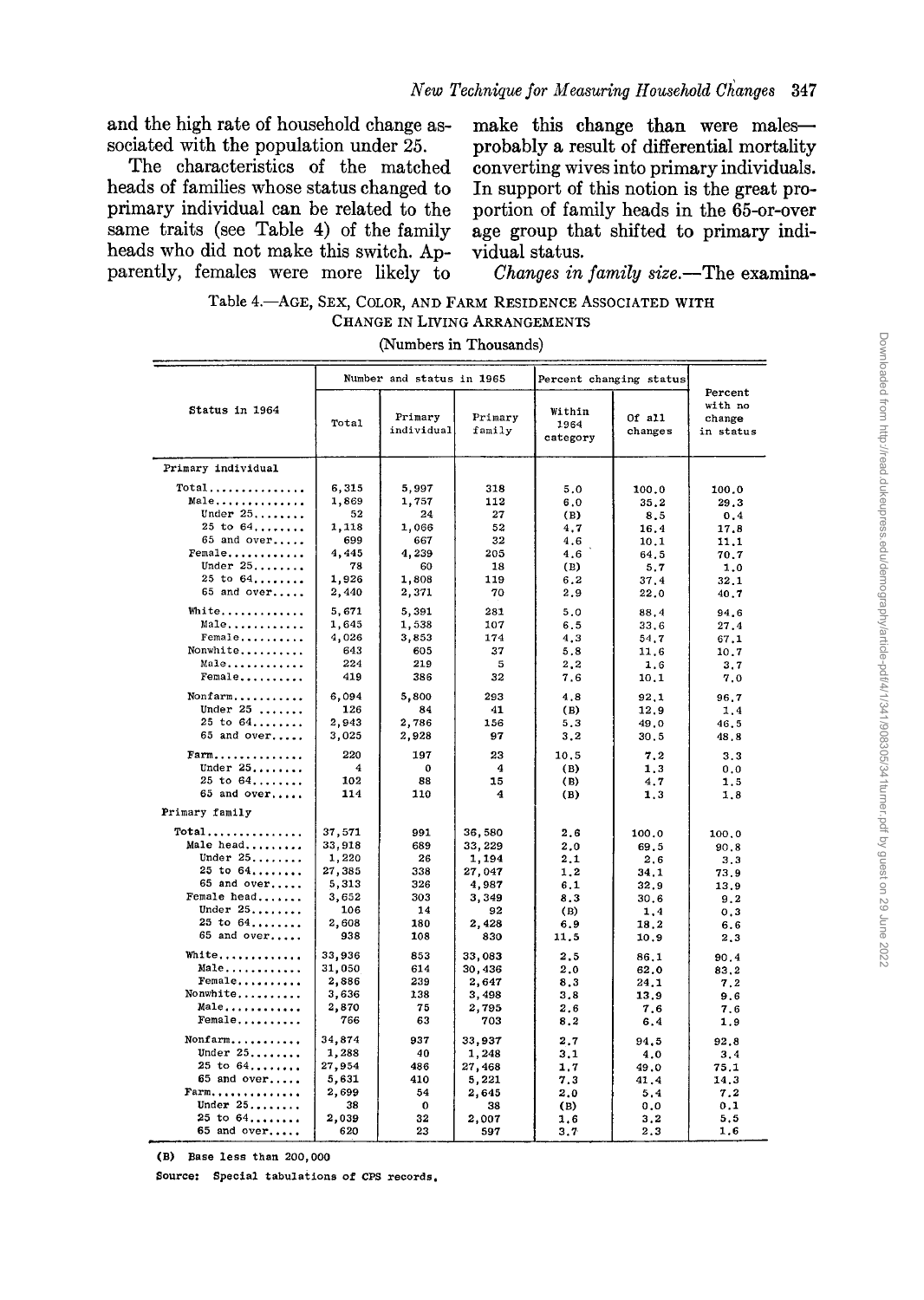tion of family size changes is limited to households with the same families present in both years. Table 5 provides the totals of size changes for these matched families. The tabulation was cut at the size category"5 persons or more," and this restriction limits the view considerably since there are undoubtedly many size changes occurring within the category that are not observable.

The basic observation is that at least 15 percent of all the matched families underwent a change in size during this twelvemonth period. (Expansion of the "5 or more" size interval would yield additional changes.) The 15 percent change agrees with roughly similar observations from a limited selection of families in the 66 urban areas of the Consumer Expenditure Survey for 1960 to 1961. In the CES for this one-year period, roughly 15 percent of the consumer units had part-year consumers, and this was taken as an indication of change in family size.

Of all the matched families, two-person families were the least likely to change. They were apparently the most stable. However, over one-third of these twoperson families were married couples with heads at least 65 years old. These families had completed child-rearing and were at the end of family size increases. If we attribute all change in size of two-person matched families to those with heads under 65, roughly 10 percent of the under-65 two-person families would have increased in size during the year.

Nine percent of three-person families became four-person families and 10 percent of four-person families became fiveperson families. We assumed that most of these changes reflect life cycle increases due to childbearing, although some may be the result of relatives moving in or of other unexpected changes.

Ultimately, of course, the family begins a decline in size. The percentage of 1964 three-person matched families declining in size was 13 percent. For fourand five-person families, 13 percent and 9 percent, respectively, declined in size. Families with heads under age 25 in 1964 and with three or more members which declined in size by 1965 represent 4 percent of the age group-a possible estimate of unexpected decline for that age group.

These observations of year-to-year alterations in the volume of families in each size class are likely to be of interest to researchers and policy makers con-

t , **Size** in <sup>1965</sup> **Percent Age and size** in <sup>1964</sup> All **Increasing Decreasing matched <sup>2</sup> person <sup>3</sup> person <sup>4</sup> person 5+ person in size in size Stable households Total families..••.•..** 36,585 11,730 7,484 7,234 10,137 8.0 6.5 85.5 **Under** 25.............| 1,289 314 439 308 228 26.5 4.3 69.2<br>2 person..........| 440 274 137 24 5 37.7 NA 62.3 **2** person.......... | 440 | 274 | 137 | 24 | 5 | 37.7 | NA | 62.3<br>3 person.......... | 416 | 20 | 292 | 99 | 5 | 25.0 | 4.8 | 70.2 **<sup>3</sup> person ••••••••••** <sup>416</sup> <sup>20</sup> 292 <sup>99</sup> <sup>5</sup> 25.0 4.8 70.2 **4** person...........| 275 | 20 | 5 | 179 | 71 | 25.8 | 9.1 | 65.1<br>
5+ **111** (B) | 158 | 0 | 5 | 6 | 147 | (B) | (B) | (B) 5+ **.........** <sup>158</sup> <sup>0</sup> <sup>5</sup> <sup>6</sup> <sup>147</sup> (B) (B) (B) <sup>25</sup> to <sup>64</sup> ............ 29,477 7,229 6,033 6,644 9,571 6.3 8.5 85.2 **2** person..........| 6,747 | 6,220 | 386 | 100 | 41 | 7.8 | NA | 92.2<br>3 person..........| 6,158 | 762 | 4,702 | 586 | 108 | 11.3 | 12.4 | 76.3 **<sup>3</sup> person •.•••••.•••** 6,158 762 **4,702** 586 108 11.3 12.4 76.3 **4** person,......... 6,927 | 143 | 754 | 5,399 | 631 | 9.1 | 12.9 | 77.9<br>5<sub>+</sub> person,......... 9,645 | 104 | 191 | 599 | 8,791 | NA | 8.8 | 91.2 **5+ person•.••.•...** 9,645 <sup>104</sup> <sup>191</sup> <sup>599</sup> 8,791 NA 8.8 91.2 65 +...................| 5,819 | 4,187 | 1,012 | 282 | 338 | 6.1 | 3.4 | 90.5<br>2 person..........| 4,081 | 3,949 | 66 | 33 | 33 | 3.2 | NA | 96.8 **2** person,.......... | 4,081 | 3,949 | 66 | 33 | 33 | 3.2 | NA | 96.8<br>3 person,.......... | 1,144 | 216 | 877 | 28 | 23 | 4,5 | 18,9 | 76,7 **3** person,.......... | 1,144 | 216 | 877 | 28 | 23 | 4.5 | 18.9 | 76.7<br>4 person,......... | 246 | 0 | 59 | 174 | 13 | 5.3 | 24.0 | 70.7 **4 person, ..........** 246 **0** 59 174 13 5.3 24.0 70.7 **5+ person ..••••••.** <sup>348</sup> 22 <sup>10</sup> <sup>47</sup> 269 NA 22.7 77.3

Table 5.-SIZE OF MATCHED FAMILIES<sup>8</sup> IN 1964 AND 1965 BY AGE OF HEAD IN 1964 (Numbers in Thousands)

**a Two or more person families in both years. Source: Special tabulations of CPS records.**

#### NA not applicable (B) Base less than 200,000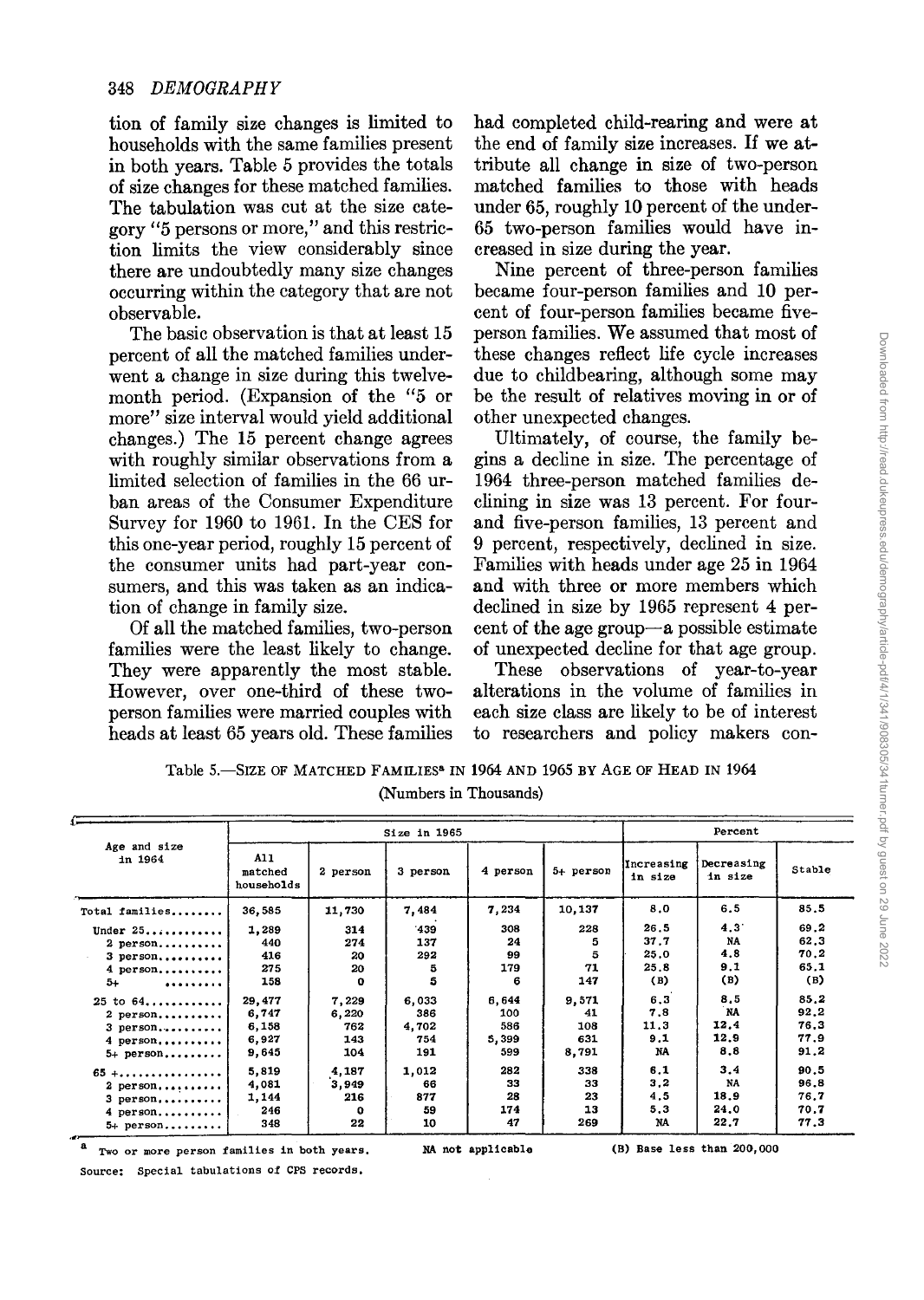| , encontra de contra de la contra de     |   |
|------------------------------------------|---|
|                                          |   |
|                                          |   |
|                                          |   |
|                                          |   |
|                                          |   |
|                                          | i |
| <b>Little Street Property Department</b> |   |
|                                          |   |
|                                          |   |
|                                          |   |
|                                          |   |
|                                          |   |
|                                          |   |
|                                          |   |
|                                          |   |

 $\parallel$ 

|         | Stable                                                                    |              |               |                                | ត្ត<br>ខេត្ត<br>ខេត្ត                    | $\begin{array}{c} 0.8 \\ 0.7 \\ 0.7 \\ 0.8 \\ 0.03 \\ 0.03 \\ 0.03 \\ 0.03 \\ 0.03 \\ 0.03 \\ 0.03 \\ 0.03 \\ 0.03 \\ 0.03 \\ 0.03 \\ 0.03 \\ 0.03 \\ 0.03 \\ 0.03 \\ 0.03 \\ 0.03 \\ 0.03 \\ 0.03 \\ 0.03 \\ 0.03 \\ 0.03 \\ 0.03 \\ 0.03 \\ 0.03 \\ 0.03 \\ 0.03 \\ 0.03 \\ 0.03 \\ 0.03 \\ 0.03 \\ 0.03 \\ $ |                          |                              | 3833                        |          |                                                                       |             | 85.8<br>84.8 |                  | ន <b>្ទ</b><br>នទ |       |
|---------|---------------------------------------------------------------------------|--------------|---------------|--------------------------------|------------------------------------------|-----------------------------------------------------------------------------------------------------------------------------------------------------------------------------------------------------------------------------------------------------------------------------------------------------------------|--------------------------|------------------------------|-----------------------------|----------|-----------------------------------------------------------------------|-------------|--------------|------------------|-------------------|-------|
| Percent | Decreas-<br>$\frac{1 \text{ mg}}{\text{sl}} \frac{1 \text{h}}{\text{20}}$ |              |               | ၀ က ဟု <del>၂</del><br>ထ ဗ ထ ထ |                                          |                                                                                                                                                                                                                                                                                                                 | <b>8888</b><br>2989      |                              |                             |          | ខ្លួងដូ                                                               |             | 0.3          |                  | ៓                 |       |
|         | Increas-<br>ing in<br>size                                                |              |               |                                | စ်<br>မိတ္တိ မိ                          |                                                                                                                                                                                                                                                                                                                 | n - - - -<br>6 - - - -   |                              |                             |          | <b>9837</b>                                                           |             |              | $\frac{5}{2}$ .9 | ឹ                 |       |
|         | Tamilies<br>All<br>matched                                                |              |               |                                |                                          |                                                                                                                                                                                                                                                                                                                 |                          |                              | 3.3838                      |          |                                                                       |             | 100.0        |                  | 100.0             |       |
|         | Stable                                                                    |              |               |                                | ဝ ၈ ၈ ၈<br>၁ <sup>၈</sup> ၉ မ            | arria<br>Fokia                                                                                                                                                                                                                                                                                                  |                          |                              |                             |          |                                                                       |             |              | ရီ<br>၁၀         | $3.4$<br>$7.6$    |       |
| Percent | Decreas-<br>ing in<br>size                                                |              |               |                                | 으 ㅋ ㅋ ㅋ<br>이 ㅋ ㅋ ㅋ<br>이 ㅋ ㅋ ㅋ            |                                                                                                                                                                                                                                                                                                                 |                          | $25 - 21$<br>$27 - 21$       |                             |          | 33.77                                                                 |             |              | $\frac{1}{9}$ .9 | ာ<br>အစိ          |       |
|         | nereas-<br>$\frac{1}{1}$ in $\frac{1}{1}$                                 |              |               |                                | 945 x                                    | ិ ចុះ<br>នឹង និង                                                                                                                                                                                                                                                                                                |                          |                              |                             |          | $\frac{1}{2}$ $\frac{1}{2}$ $\frac{1}{2}$ $\frac{1}{2}$ $\frac{1}{2}$ |             |              | ិ<br>ទី១         | 3.4               |       |
|         | All<br>matched<br>families                                                |              |               |                                | ្មី<br>កំពុង<br>កំពុង                    |                                                                                                                                                                                                                                                                                                                 | ត្ត<br>កំពុង<br>កំពុង    |                              | 5                           |          |                                                                       | ទីដី        |              | 90.4<br>9.9      | ន<br>ទី -         |       |
|         | Stable                                                                    |              |               |                                | 31, 274<br>392<br>35, 389<br>5, 389      |                                                                                                                                                                                                                                                                                                                 |                          | 28, 514<br>23, 163<br>4, 505 | 2,758<br>45<br>1,949<br>764 |          |                                                                       |             |              | 28,307<br>2,967  | 28,912<br>2,362   |       |
|         | Decreas-<br>ing in<br>5128                                                |              |               | 3.933<br>3.533<br>3.534        |                                          |                                                                                                                                                                                                                                                                                                                 |                          | ក្នុង<br>ក្នុង<br>ក្នុង      |                             |          | ខ្លួនដូ                                                               |             | 2,633<br>288 |                  | 2,721<br>200      |       |
| Number  | Increas-<br>ing in<br>size                                                |              |               |                                | 2, 385<br>341<br>1, 852<br>1, 96         |                                                                                                                                                                                                                                                                                                                 |                          | ខ្លួន<br>ខ្លួនដឹ             |                             |          | ត្ត<br>តុង ដូ <b>ង</b>                                                |             |              | 2,141<br>244     | 2,305<br>80       |       |
|         | All<br>matched<br>families                                                | 36,582       |               |                                | $\frac{1}{2}$ , 289<br>29, 477<br>5, 819 | 33, 230                                                                                                                                                                                                                                                                                                         | 1,197<br>27,049          | 4,990                        | 3,348                       |          | 92<br>2,428<br>2,829                                                  |             | 33,081       | 3,498            | 33,937            | 2,645 |
|         | Characteristics<br>in 1964                                                | All families | Head under 25 | Head 25 to 64                  | Head 65 and over.                        | Male head                                                                                                                                                                                                                                                                                                       | Under $25$<br>25 to $64$ | 65 and over                  | Female                      | Under 25 | 25 to 64                                                              | 65 and over | White        | Nonwhite         | Nonfarm           | Farm  |

(Numbers in Thousands) (Numbers in Thousands)  $\Gamma$ al

a Two or more person families in both years **Two or more person families in both years**

- Denotes zero or rounds to zero (8) Base less than 200,000 **... Denotes zero or rounds to zero** (B) Base less than 200,000

> Source: Special tabulations of CPS records. **Source: Special tabulations of CPS records.**